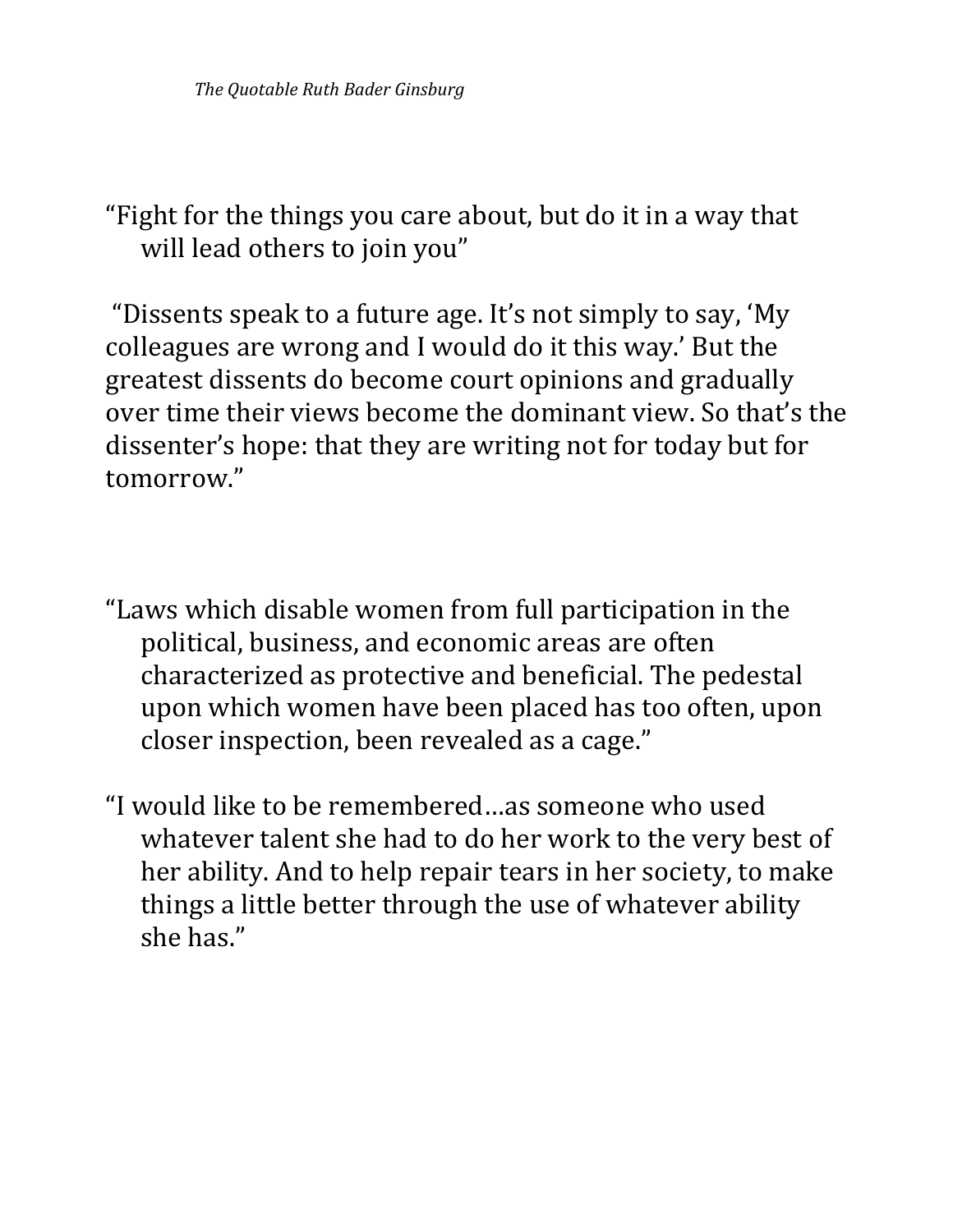Ruth Messinger President and CEO of American Jewish World Service, 1998-2016

"I feel like I've been an activist my whole life. I was raised to care about social justice and to believe that problems existed, that change was possible and that we all had to do our part to help heal the world. My parents suggested that it was a fundamental Jewish obligation - and our main purpose for being on this earth."

Rabbi Abraham Joshua Heschel's quote that 'In a free society, where terrible wrongs exist, some are guilty, but all are responsible.'...speaks about the same ethic that has motivated me...I didn't cause urban racism or bad schools. But I'm still responsible for it...As a Jew, I have to act, I have to assume responsibility for things that aren't the way they ought to be, and I have to work to create greater justice...."

"Heed the observation of Rabbi Heschel that 'living is not a private affair of the individual, it is what we do with God's time, what we do with God's world.' Accept the challenge to do the most you can with your time in this world, constructing lives of commitment where acts of loving kindness and acts of political courage are woven into the fabric of your days."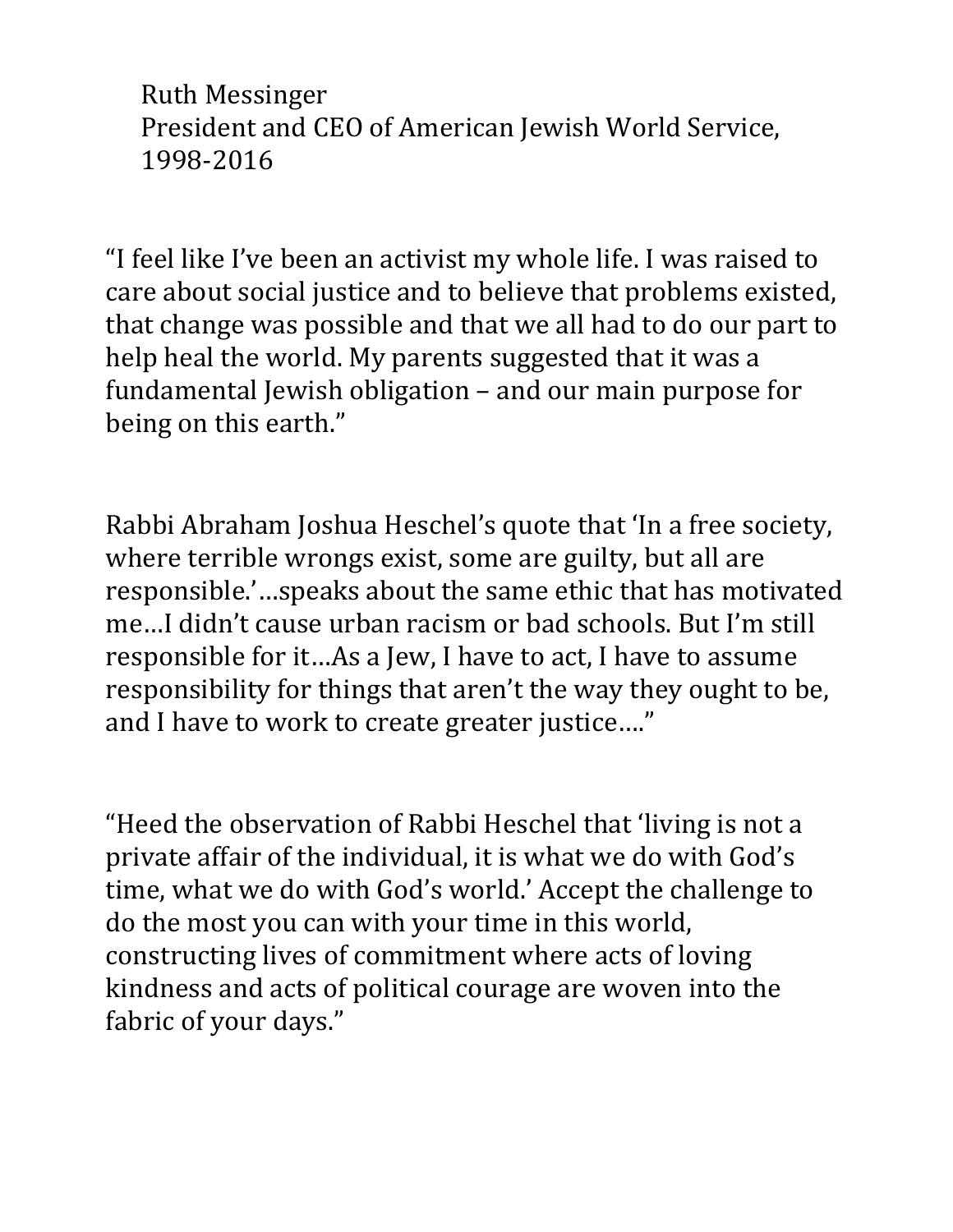Selections from "Ruth" (The Jewish Study Bible)

In the days when the chieftains ruled, there was a famine in the land; and a man of Bethlehem in Judah, with his wife and two sons, went to reside in the country of Moab. Ruth 1:1

...Naomi's husband died and she was left with her two sons. They married Moabite women, one named Orpah and the other, Ruth, and they lived there about ten years. Then those sons…also died so the woman was left without her two sons and without her husband. Ruth 1:3-5

She started out...accompanied by her daughters-in-law and set out on the road back to the land of Judah. Ruth 1:6-7

But Naomi said to her two daughters-in-law, 'Turn back, each of you to her mother's house." ...They broke into weeping and said to her, "No, we will return with you to your people.' Ruth 1:8-10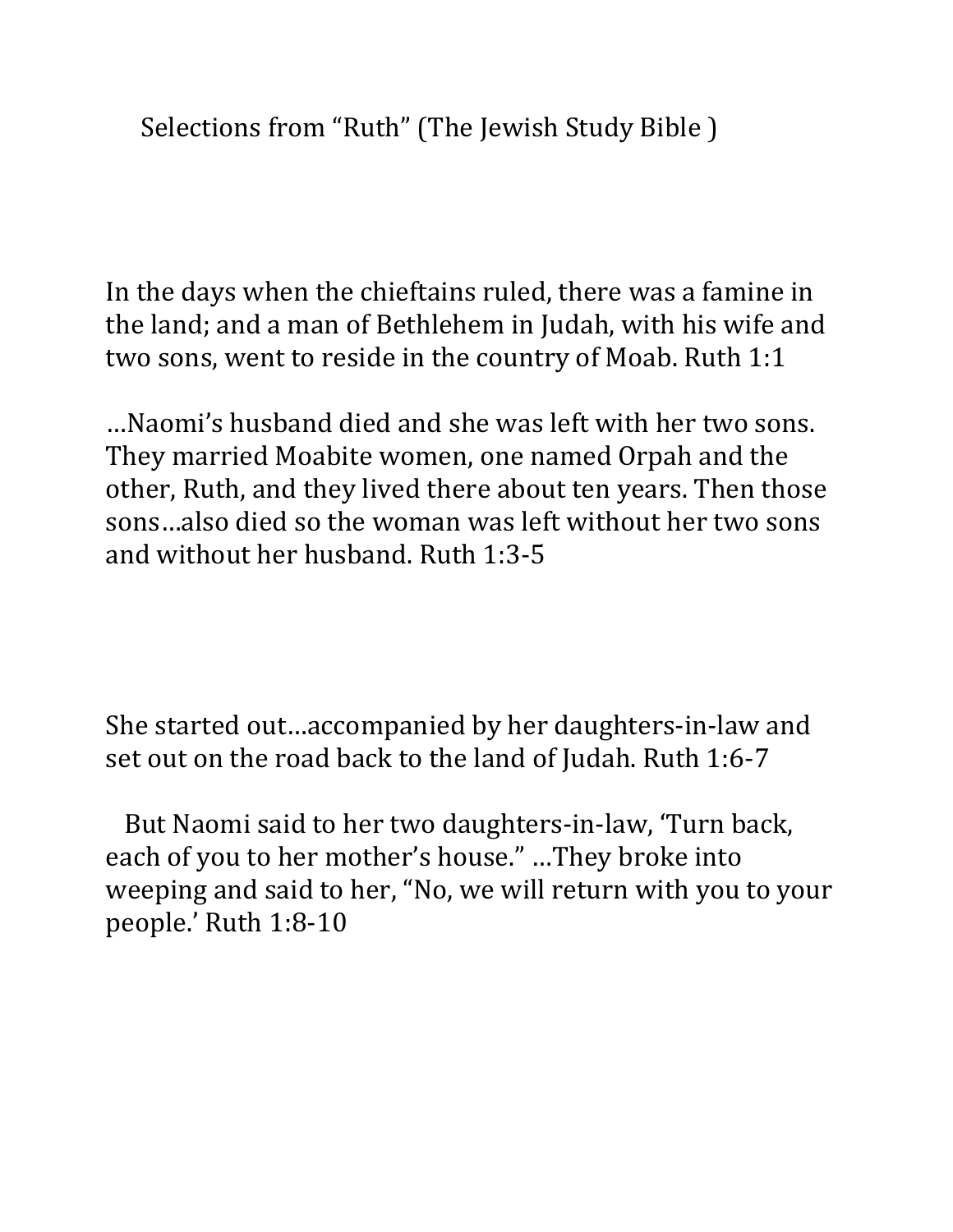But Ruth clung to her. So she said, "See, your sister-in-law has returned to her people and her gods...But Ruth replied, "Do not urge me to leave you, to turn back and not follow you. For wherever you go, I will go; wherever you lodge, I will lodge; your people shall be my people and your God my God. Where you die, I will die, and there I will be buried. Ruth 1:11-18

Thus Naomi returned from the country of Moab; she returned with her daughter-in-law Ruth the Moabite. They arrived in Bethlehem at the beginning of the barley harvest. Ruth 1:22 

Now Naomi had a kinsman on her husband's side, a man of substance, ...whose name was Boaz.

Ruth the Moabite said to Naomi, "I would like to go to the fields and glean among the ears of grain, behind someone who may show me kindness."...She came and gleaned in a field behind the reapers, and, as luck would have it, it was the piece of land belonging to Boaz. Ruth 2:1-3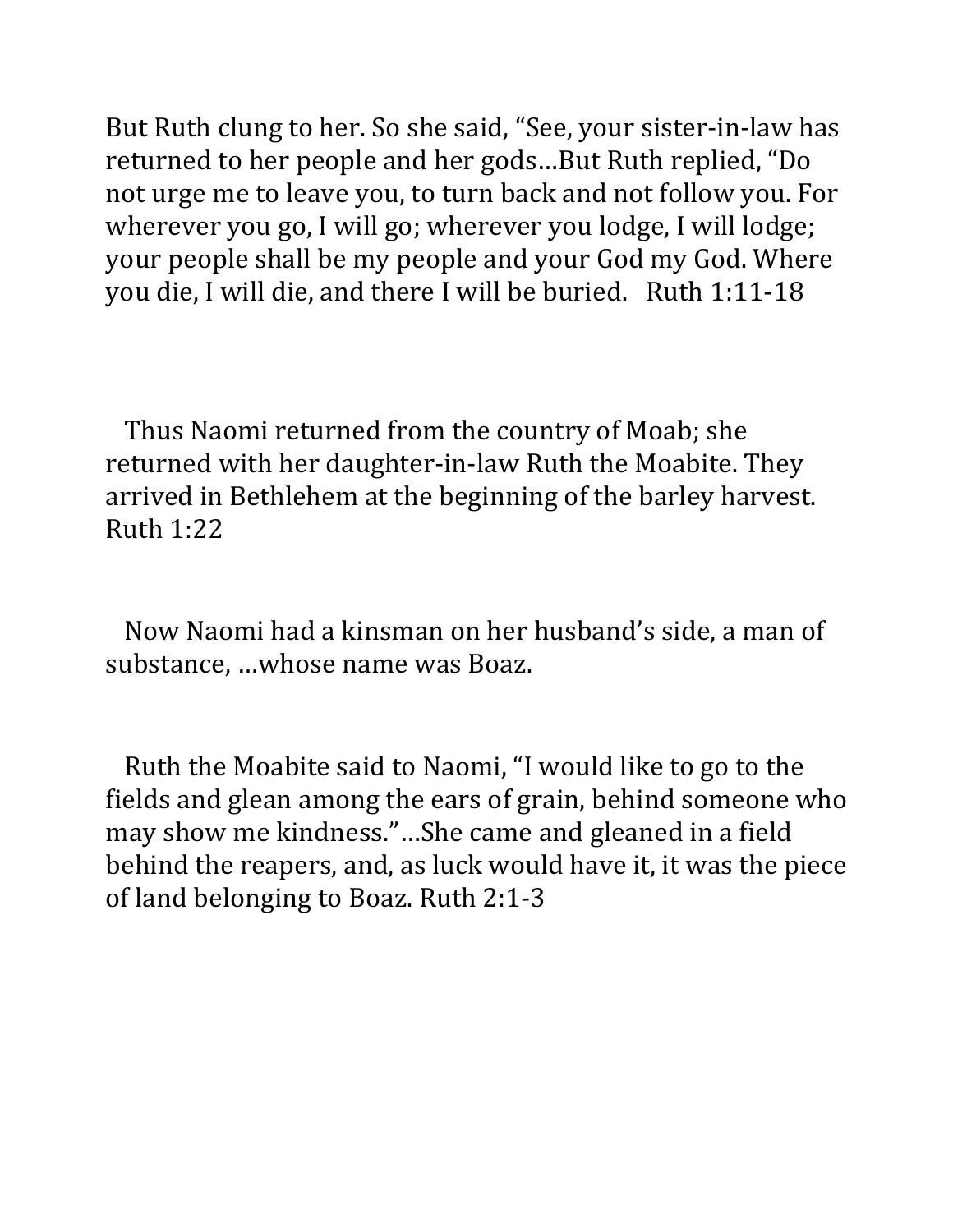Boaz said to Ruth, "Listen to me, daughter. Don't go to glean in another field. Don't go elsewhere, but stay here close to my girls. Keep your eyes on the field they are reaping, and follow them." Ruth 2:8-9

She prostrated herself with her face to the ground, and said to him, "Why are you so kind as to single me out, when I am a foreigner?" 

Boaz said in reply, "I have been told of all that you did for your mother-in-law after the death of your husband how you left your father and mother and the land of your birth and came to a people you had not known before."... Ruth 2:10-11

'

When she got up again to glean, Boaz gave orders to his workers, "You are not only to let her glean among the sheaves, without interference, but you must also pull some out of the heaps and leave them for her to glean, and not scold her." Ruth 2:15-16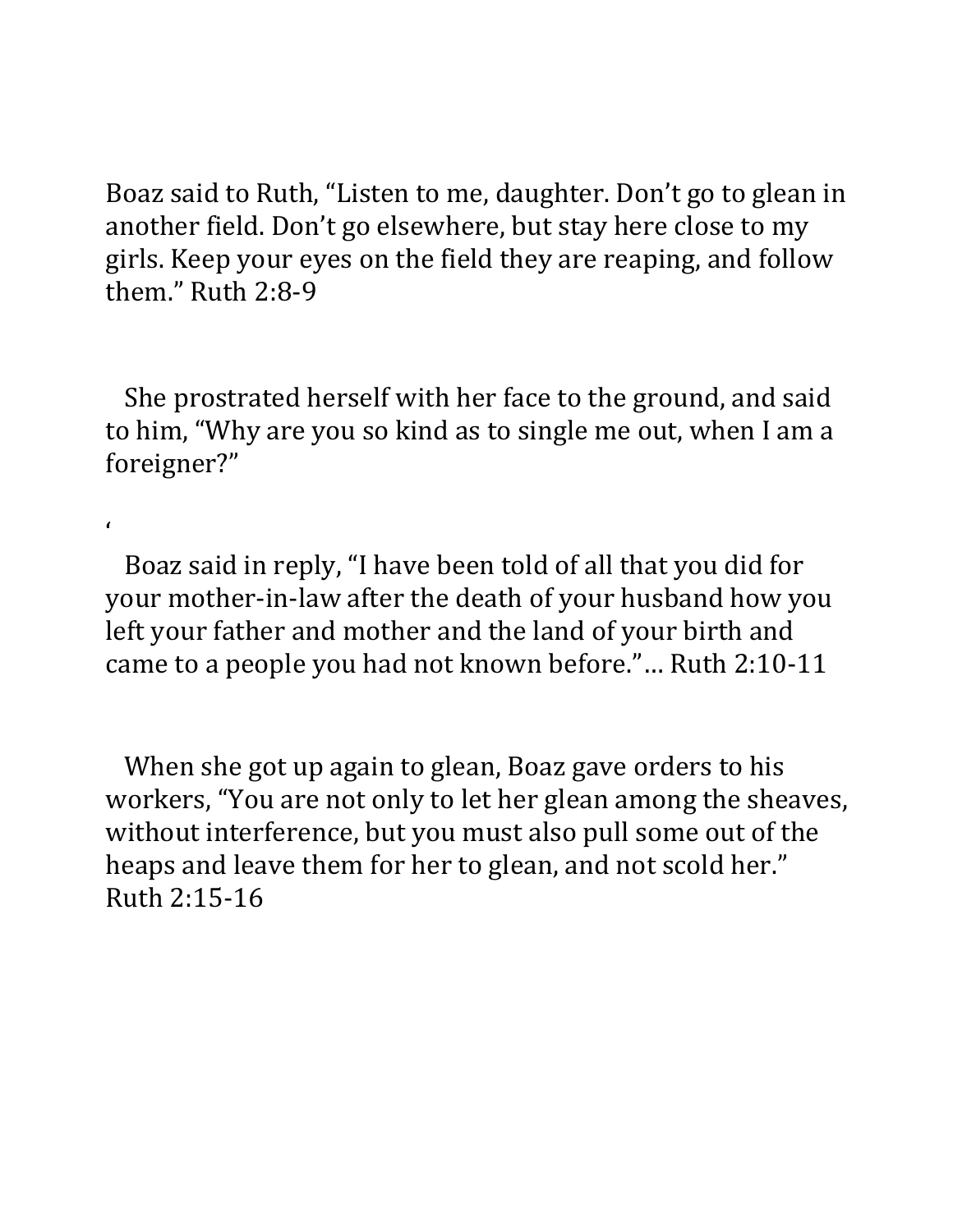Naomi, her mother-in-law, said to her, "Daughter, I must seek a home for you, where you may be happy" Ruth 3:1

When she got back to the town, she came to her mother-inlaw, who asked, "How is it with you, daughter?" She told her all that the man had done for her; and she added, "He gave me these six measures of barley, saying to me, 'Do not go back to your mother-in-law empty handed.' " Ruth 3:16-17

So Boaz married Ruth; she became his wife, and he cohabited with her. *Adonai* let her conceive and she bore a son. And the women said to Naomi, "Blessed be *Adonai*, who has not withheld a redeemer from you today! May his name be perpetuated in Israel! Ruth 4:13-14

This is the line of Perez: Perez begot Hezron, Hezron begot Ram, Ram begot Ammi-nadab, Ammi-nadab begot Nahshon, Nahshon begot Salmon, Salmon begot Boaz, Boaz begot Obed, Obed begot Jesse, and Jesse begot David. Ruth 4:18-22